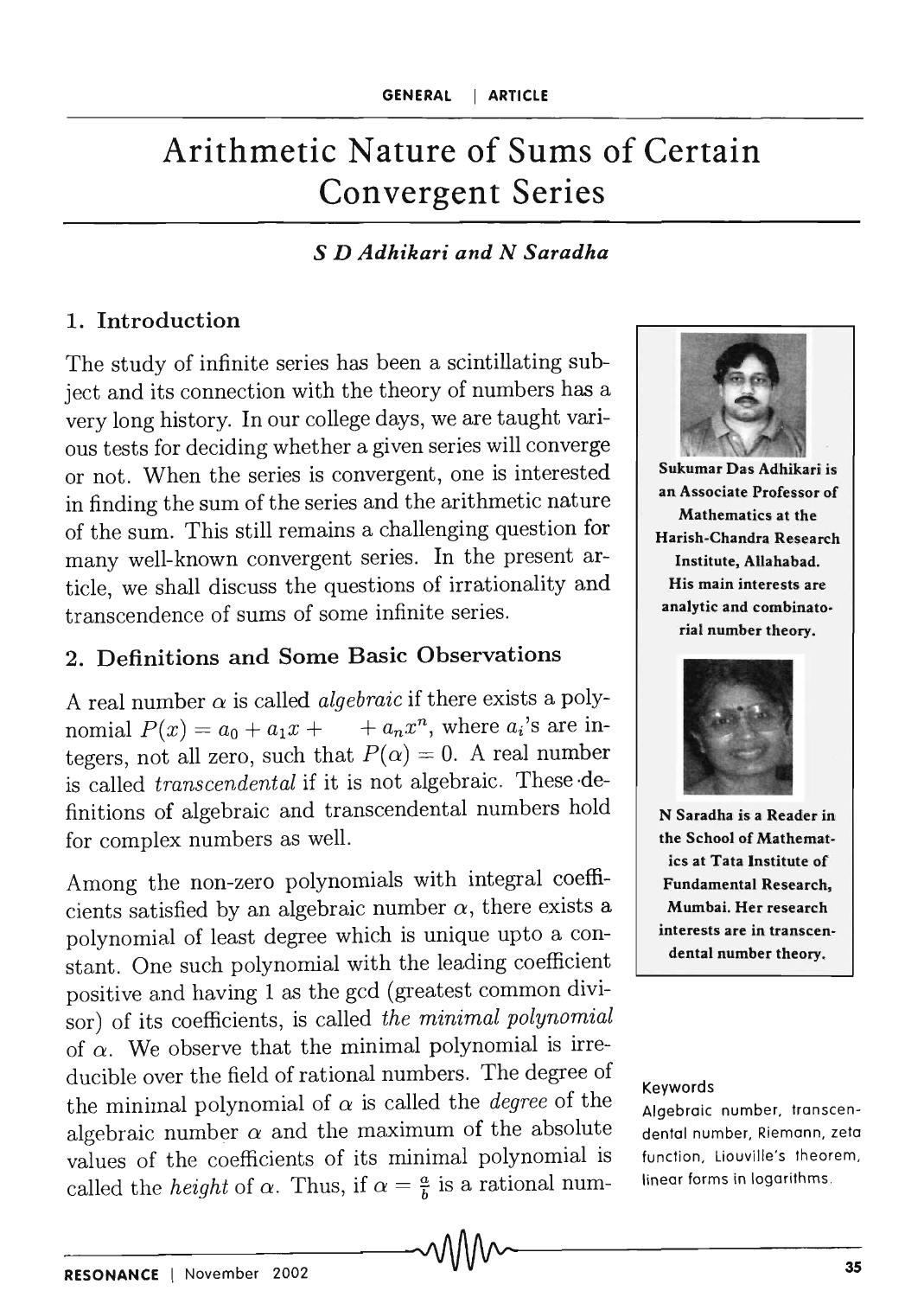By his famous diagonal argument, Cantor showed that the set of real numbers is uncountable.

ber, where *a* and  $b (> 0)$  are integers with gcd  $(a, b) = 1$ , then the minimal polynomial of  $\alpha$  is  $bx - a$  and hence the degree of  $\alpha$  is one and its height is  $max(|a|, |b|)$ . If  $\alpha = \sqrt{2}$ , then the minimal polynomial is  $X^2 - 2$  and hence the degree as well as the height of  $\sqrt{2}$  is 2.

The concept of countability was introduced by Cantor in the year 1874. By his famous diagonal argument, Cantor showed that the set of real numbers is uncountable. It is easy to see that there are only finitely many polynomials with integral coefficients having a fixed height and a fixed degree. Thus the set of algebraic numbers is countable. Therefore, in the set of real numbers, the transcendental numbers are in abundance. However, it is a difficult problem to decide whether a given number (often arising as a geometric constant or through some limiting procedure) is transcendental or not. The irrationality of

$$
e = 1 + \frac{1}{2!} + \frac{1}{3!} + \frac{1}{4!} +
$$

was established by Euler way back in 1744, while the transcendence of e was established by Hermite in 1873. Following the idea of Hermite, in 1882 Lindemann established the transcendence of  $\pi$  which is known to have the series expansion given by

in given by  
\n
$$
\frac{\pi}{4} = 1 - \frac{1}{3} + \frac{1}{5} - \frac{1}{7} + \frac{1}{12}
$$

See Dutta [1] for a history on the above series expansion of  $\pi$  and its approximate values. In 1844, Liouville established a criterion for a number to be algebraic. This enabled him to construct transcendental numbers by means of infinite series. We shall state and prove Liouville's result in the next section.

One of the most important series in number theory is the series  $\sum_{n=0}^{\infty} n^{-s}$ .

$$
\sum_{n=1}^{\infty} n^{-s},
$$

The transcendence of e was established by Hermite in 1873. Following the idea of Hermite, in 1882 Lindemann established the transcendence of  $\pi$ .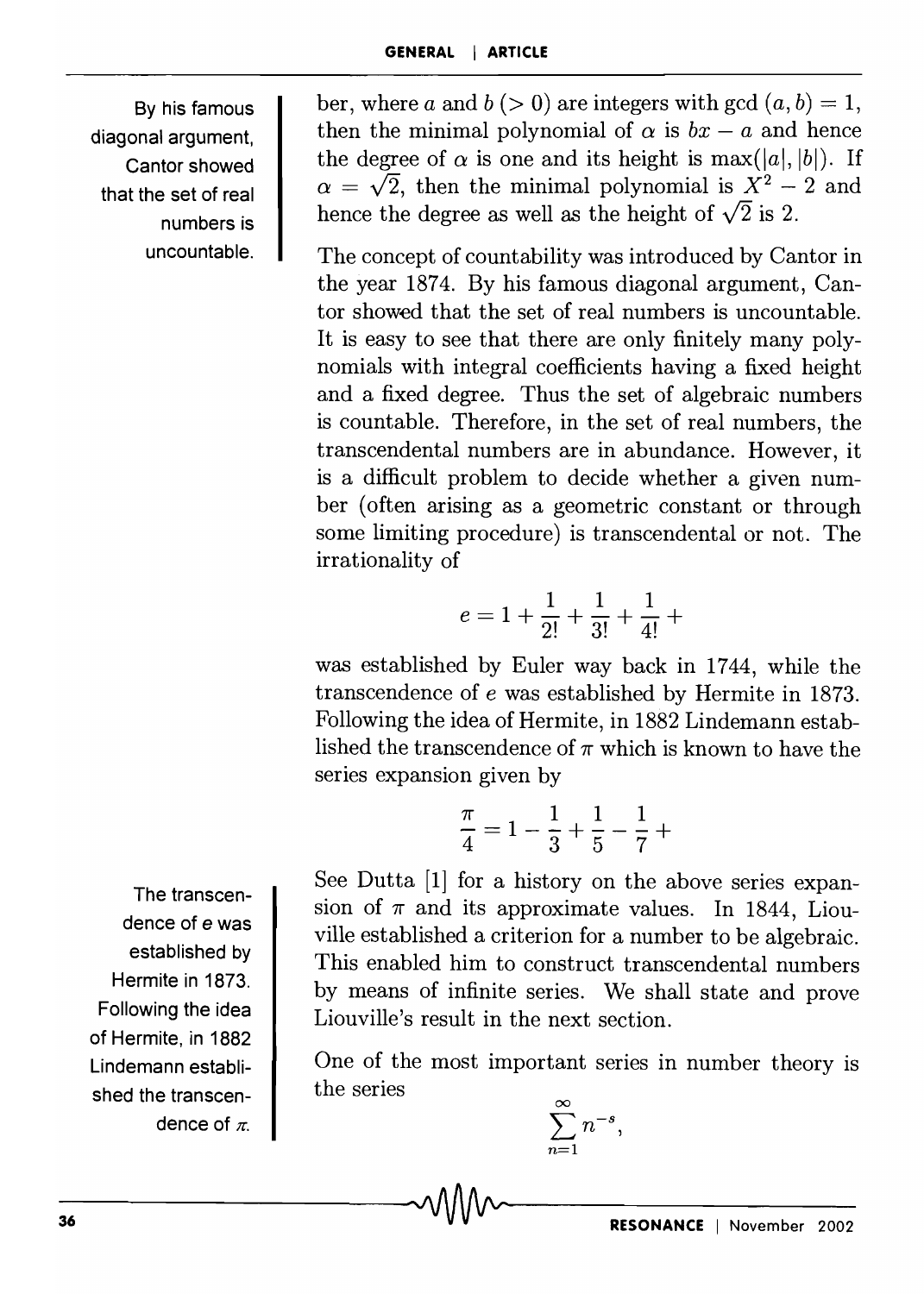where s denotes a complex number. It can be seen easily that this series converges for Re  $s > 1$  and at  $s = 1$  it diverges. We denote the sum of the series by  $\zeta(s)$ . This is known as the Riemann zeta function and is extremely important in the theory of primes. It is known that  $\zeta(s)$  is a holomorphic function in the halfplane Re  $s > 1$ and it can be continued analytically to a meromorphic function on the whole plane. We are interested in the value of the series at  $s = 2, 3, 4$ , It is known that

$$
\zeta(2) = \sum_{n=1}^{\infty} \frac{1}{n^2} = \frac{\pi^2}{6}.
$$

In fact it is known that  $\zeta(2n)$  is a rational multiple of  $\pi^{2n}$  for all integers  $n > 0$ . We have

$$
\zeta(4)=\frac{\pi^4}{90}
$$

and in general

$$
\zeta(2n) = \frac{2^{2n-1}B_n}{(2n)!} \pi^{2n},
$$

where  $B_n$  is a rational number known as the *n*-th Bernoulli

number given by the coefficients in the expansion  
\n
$$
\frac{x}{e^x - 1} = 1 - \frac{1}{2}x + \frac{B_1}{2!}x^2 - \frac{B_2}{4!}x^4 + \frac{B_3}{6!}x^6 -
$$

Thus it is clear that the values of  $\zeta(s)$  at even integers are transcendental. The transcendence of the values of  $\zeta(s)$  at odd integers still remains elusive. There had been some progress towards the corresponding irrationality questions. The first breakthrough in this direction came in 1979 when Apéry [2] established the irrationality of  $\zeta(3)$ . His proof was long and wearisome. It was simplified beautifully by Beukers (see [3, 4, 5]). The next progress was made by Ball and Rivoal [6] (see also [7]) recently. They showed that the dimension of the vector space generated by  $1, \zeta(3), \zeta(5), \ldots, \zeta(a)$  over

It is clear that the values of  $\zeta(s)$  at even integers are transcendental. The transcendence of the values of  $\zeta(s)$  at odd integers still remains elusive.

It is known that  $\zeta(2n)$  is a rational multiple of  $\pi^{2n}$  for all integers  $n>0$ .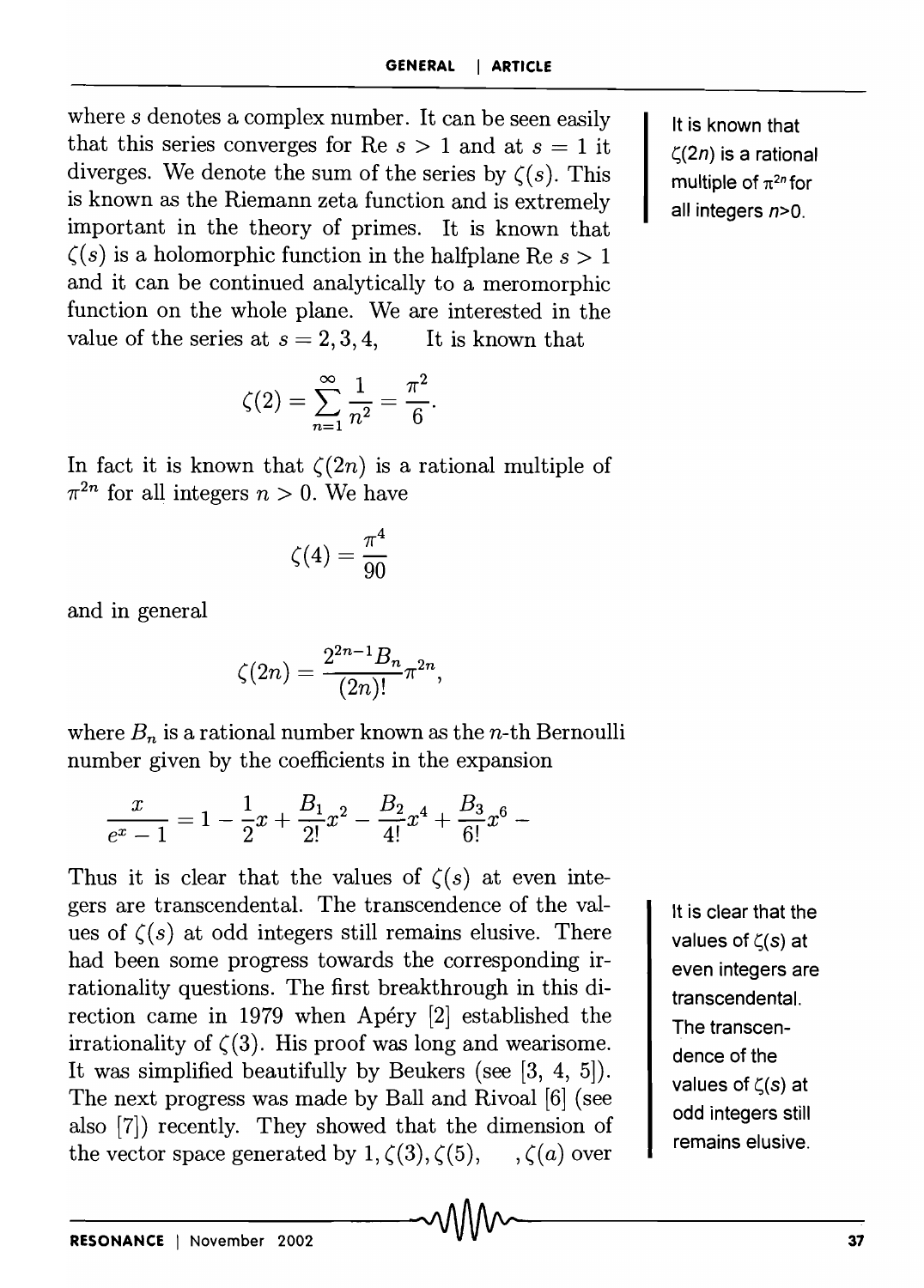There are infinitely many odd positive integers  $m$ , for which  $\zeta$ (*m*) is irrational. The irrationality of a single number  $\zeta(m)$ for  $m > 3$  still remains unsolved. the field of rationals is  $\geq \frac{1}{3} \log(a)$ . Hence there are infinitely many odd positive integers m, for which  $\zeta(m)$  is irrational. The irrationality of a single number  $\zeta(m)$  for  $m > 3$  still remains unsolved. Though one of Rivoal's results [8] says that at least one of the nine numbers  $\zeta(5), \zeta(7), \ldots, \zeta(21)$  is irrational and very recently the method has been used to yield further improvements, experts feel that the method will not lead to an answer to the question of irrationality of a particular  $\zeta(m)$ , where  $m > 3$  is an odd integer.

## 3. Diophantine Approximation and Transcendence

In this section we state and prove Liouville's theorem. The rational numbers are dense in the real number system. Hence given a real number we can always find rationals as near to the real number as we please. Thus given a real number  $\theta$  and a small positive number  $\epsilon$ , one asks how large the denominator of a rational number  $\frac{p}{q}$ must be to have an approximation

$$
\left|\frac{p}{q} - \theta\right| \le \epsilon \tag{1}
$$

Let us take  $\epsilon = \frac{1}{q^2}$ . Then (1) becomes

$$
|\frac{p}{q} - \theta| \le \frac{1}{q^2}.\tag{2}
$$

Suppose  $\theta$  is a rational number, say  $\theta = \frac{a}{b}$ . Then

$$
|\frac{p}{q}-\theta|=|\frac{p}{q}-\frac{a}{b}|=|\frac{bp-aq}{bq}|\geq\frac{1}{bq}.
$$

Hence the inequality (2) implies that  $q \leq b$ . Thus if  $\theta$ is a rational number, there are only a finite number of solutions of (2) in integers *p* and *q.* 

Suppose  $\theta$  is irrational. From the theory of continued fractions, we know that every convergent  $\frac{p_n}{q_n}$  of  $\theta$  satisfies

$$
\left|\frac{p_n}{q_n} - \theta\right| < \frac{1}{q_n^2}.\tag{3}
$$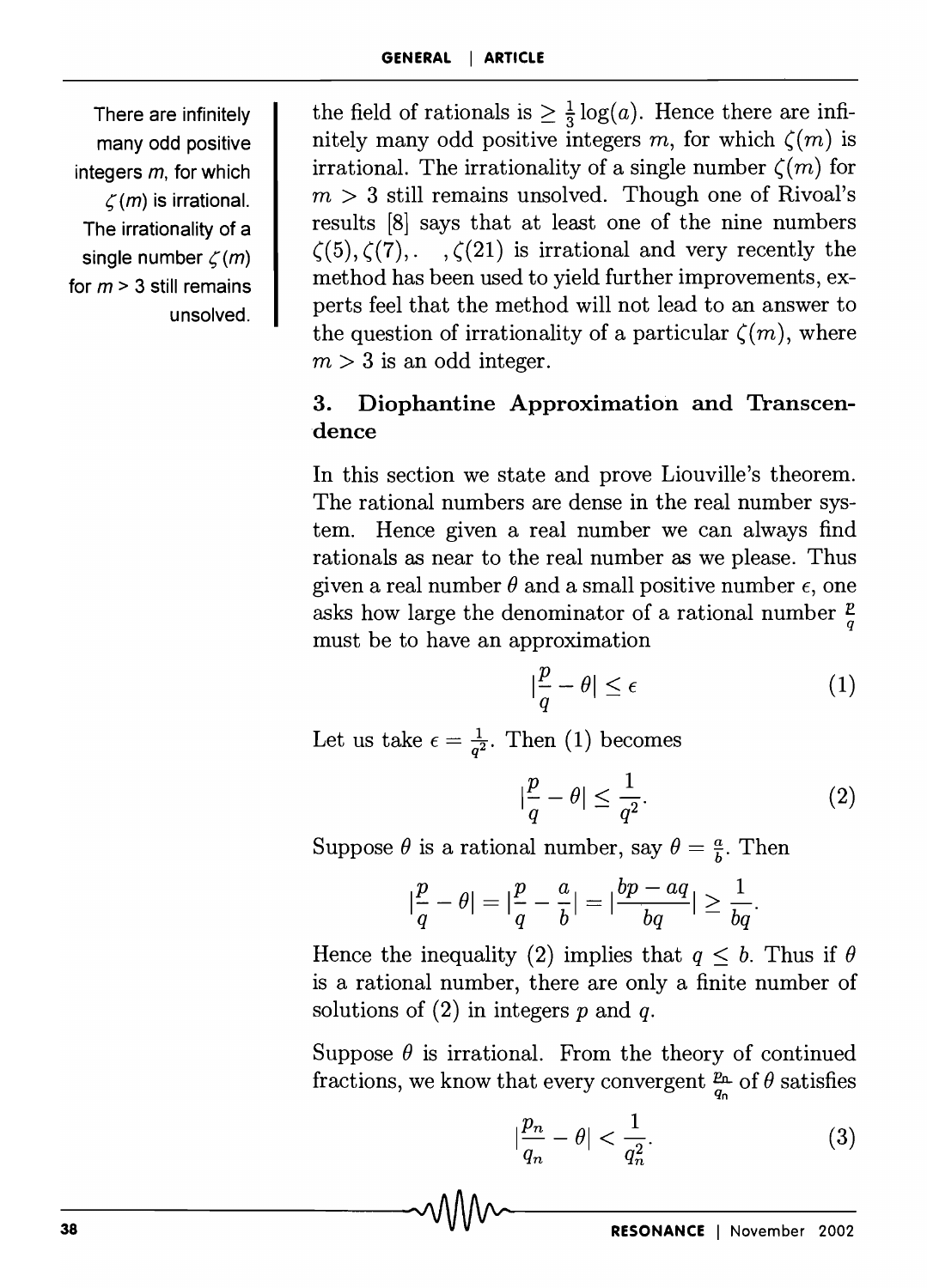Therefore every  $\frac{p_n}{q_n}$  is a solution of (2) and hence there are infinitely many solutions to the inequality (2) in this case.

On the other hand, when  $\theta$  is algebraic, we shall see below (Theorem 1) that in the inequality  $(1)$ , we cannot take  $\epsilon$  as  $\frac{1}{q^n}$  with *h* as large as we like. It is this property of algebraic numbers which enabled Liouville to construct transcendental numbers.

**Theorem 1.** (Liouville) Let  $\alpha$  be a real algebraic *number of degree d*  $(\geq 2)$ . *Then there exists a constant*  $c = c(\alpha)$  *depending only on*  $\alpha$  *such that for all integers*  $p, q$  with  $q > 0$ , we have

$$
|\alpha-\frac{p}{q}|>\frac{c}{q^d}.
$$

We see that if  $\alpha = \beta + i\gamma$  is a complex number where  $\beta$ and  $\gamma(\neq 0)$  are reals, then for integers p, q with  $q > 0$ , one has

$$
|\beta + i\gamma - \frac{p}{q}| \ge |\gamma| \ge \frac{|\gamma|}{q^d}.
$$

Thus Theorem 1 is true when the algebraic number  $\alpha$  is not real.

Proof of Theorem 1. We may assume that

$$
|\alpha-\frac{p}{q}|\leq 1
$$

since otherwise the theorem is true by taking, say  $c = 1$ . Let

$$
f(T) = a_0 T^d + a_1 T^{d-1} + \cdots + a_d
$$

be the minimal polynomial of  $\alpha$  and

$$
c_1=\sup\{f'(T):\alpha-1\leq t\leq\alpha+1\}.
$$

We observe that  $f(\alpha) = 0$ . Also,  $f(\frac{p}{q}) \neq 0$  since *f* is irreducible over the field of rationals and hence  $q^d f(\frac{p}{q})$ 

Liouville's construction of transcendental numbers is based on the fact that transcendental numbes can be approximated better by rational numbers than algebraic, irrational numbers are.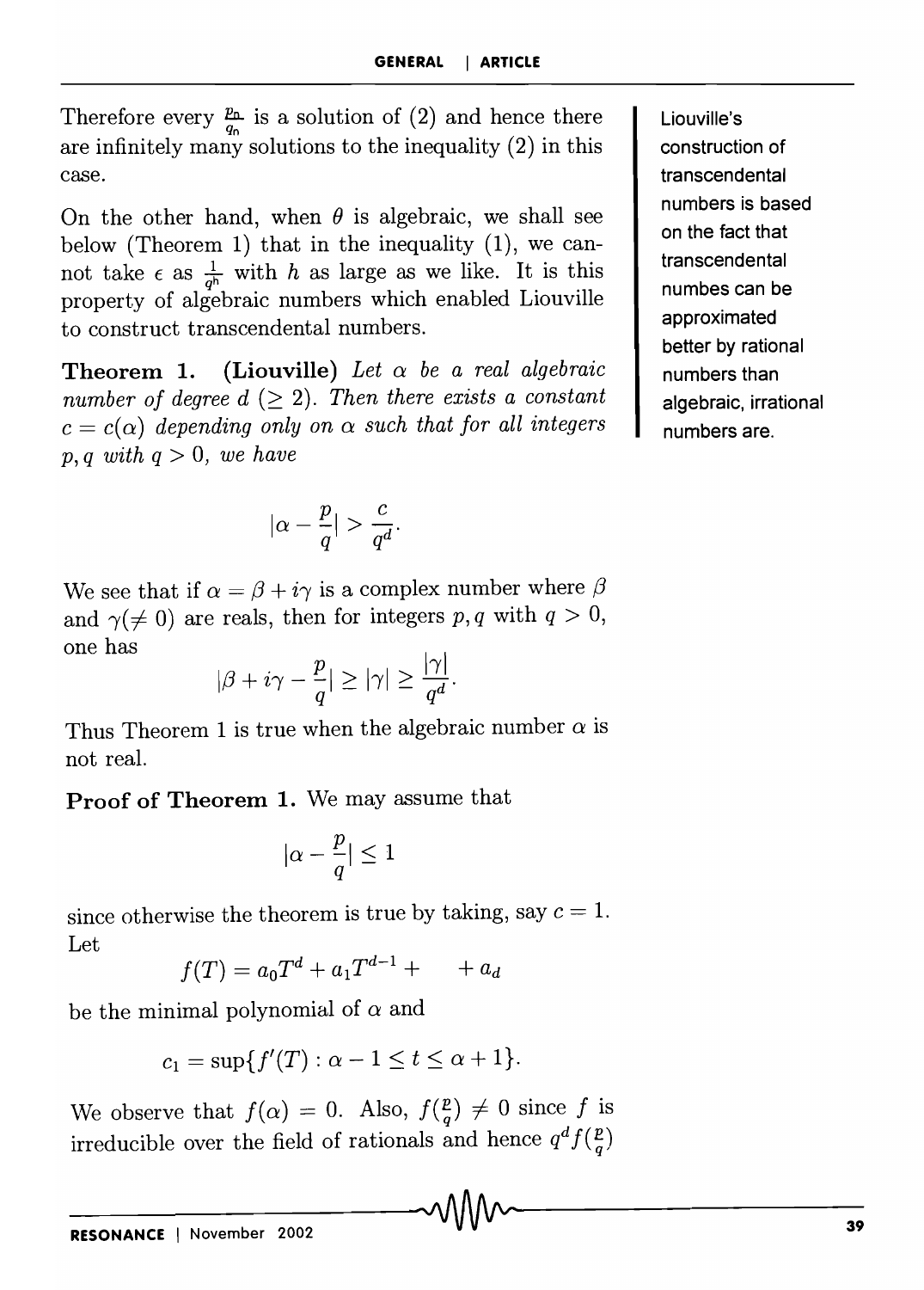is a non-zero integer. Therefore,

$$
1 \le q^d |f(\frac{p}{q})| = q^d |f(\frac{p}{q}) - f(\alpha)| \le c_1 q^d |\frac{p}{q} - \alpha|.
$$
 (4)

Thus

$$
|\frac{p}{q} - \alpha| \ge \frac{1}{c_1 q^d}.
$$

This completes the proof of the theorem.

We now see how one can use Theorem 1 to prove that sums of certain infinite series are transcendental. Let

$$
\xi = .110001000... = \sum_{n=1}^{\infty} 10^{-n!}
$$

and

$$
p_j = 10^{j!} \sum_{n=1}^j 10^{-n!} \quad q_j = 10^{j!},
$$

for integers  $j \geq 1$ . Then,

$$
|\xi - \frac{p_j}{q_j}| = \sum_{n=j+1}^{\infty} 10^{-n!}
$$
  
<  $10^{-(j+1)!} \sum_{n=0}^{\infty} 10^{-n}$   
 $= \frac{10}{9} (q_j)^{-(j+1)}$   
<  $(q_j)^{-j}.$ 

Since this is true for every integer  $j \geq 1$ , by Theorem 1 we find that  $\xi$  is not an algebraic number. One can take any real number  $t > 1$  in place of 10 and by the above argument we find that the number  $\sum_{n=1}^{\infty} t^{-n!}$  is transcendental. **In** fact, several such series with many variations can be constructed. The essential point here is that any number which can be approximated very well by a rapid sequence of rational numbers must necessarily be transcendental.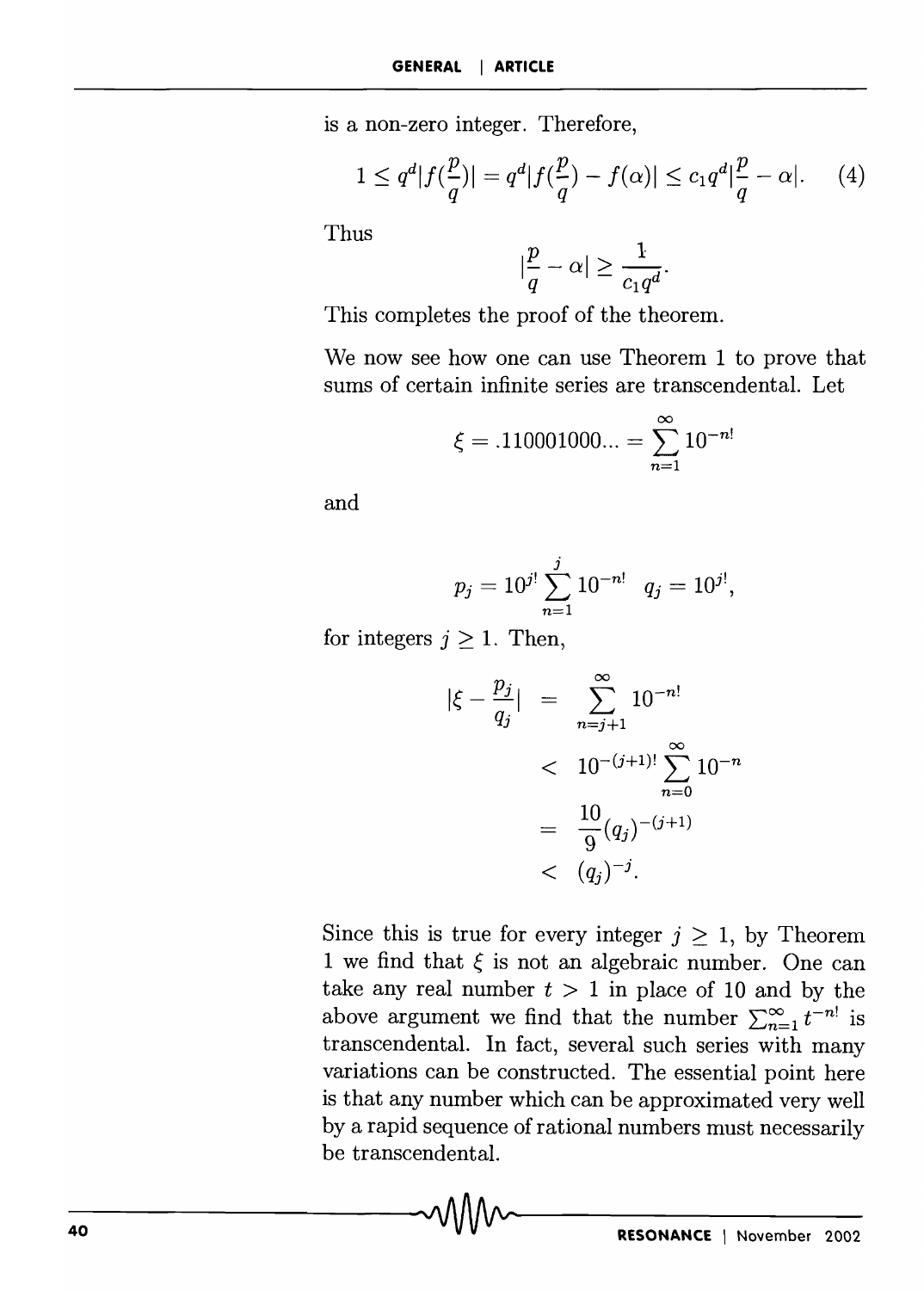Suppose  $\alpha$  is a quadratic irrational, like  $\sqrt{2}$ ,  $\frac{1}{2}(\sqrt{5}-1)$ etc. Then by Theorem 1 and (3) it is clear that in (1) we cannot take  $\epsilon$  to be less than  $\frac{1}{q^{2+h}}$  with  $q^h > c^{-1}$ . Suppose  $\alpha$  is an algebraic number of degree  $> 2$ . Then one wishes to improve the inequality in Theorem 1 i.e., one would like to replace  $\frac{1}{q^d}$  by  $\frac{1}{q^r}$  with some positive number  $r < d$ . We observe that  $r = 2 + \delta$  with  $\delta > 0$ is the best possible by (3). In 1909, Thue, a Norwegian mathematician made the first and remarkable progress in this direction. He also established the connection between such diophantine approximations and finiteness of the number of solutions of certain diophantine equations. He showed that *d* can be' replaced by a number  $\kappa > \frac{d}{2} + 1$ . The next improvement came in 1921 by Siegel who showed  $\kappa$  has to satisfy  $\kappa > 2\sqrt{d}$ . In 1947, Gelfond and Dyson independently showed that *d* can be replaced by any  $\kappa$  satisfying  $\kappa > \sqrt{2d}$ . Finally in 1955, Roth showed that  $\kappa$  with  $\kappa > 2 + \epsilon'$  for any  $\epsilon' > 0$  does the job. We refer to [18] for a proof of Thue's result. For the other important results mentioned above, one may look into [12] and [13]. We refer to [10] for more facts on approximation to real numbers.

Dirichlet series constitute one of the most useful tools in analytic number theory. In 1837, Dirichlet proved his celebrated theorem that there are infinitely many primes in any arithmetic progression.

4. Infinite Series  $\sum_{n=1}^{\infty} \frac{f(n)}{n}$  with f Periodic mod q

The Riemann zeta function we came across in Section 2 is a particular case of a wider class of functions known as Dirichlet series defined as

$$
\sum_{n=1}^\infty \frac{a_n}{n^s},
$$

where  $a_n$ 's are complex numbers. Let us specialise  $a_n$  to be  $f(n)$ , where  $f(n)$  is an arithmetical function. These are called Dirichlet series with coefficients  $f(n)$ . They constitute one of the most useful tools in analytic number theory. In 1837, Dirichlet proved his celebrated theorem that there are infinitely many primes in any arithmetic progression. Suppose we take an arithmetic progression with common difference  $q$ . Then Dirichlet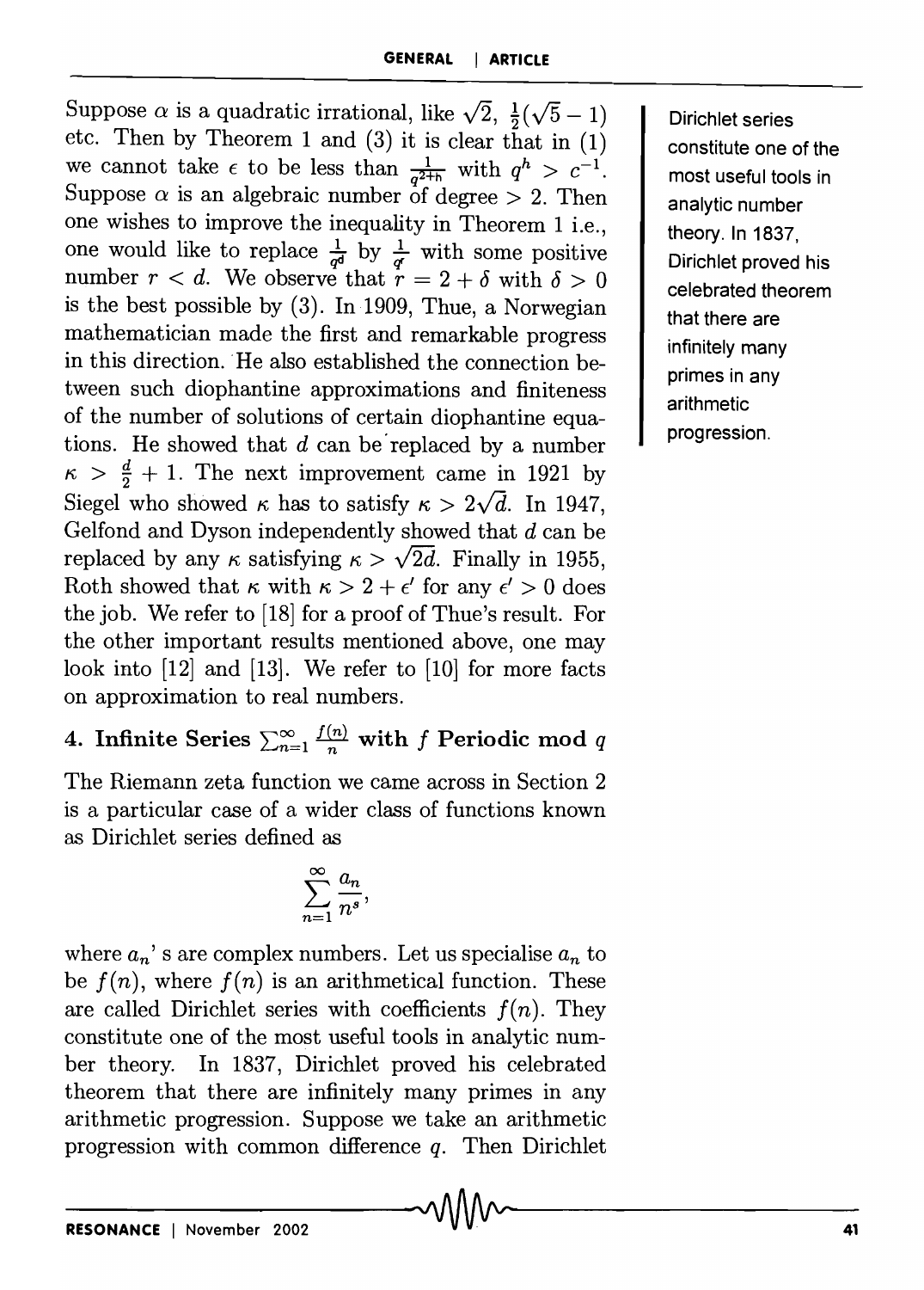analysed the series,

$$
L(s,\chi)=\sum_{n=1}^{\infty}\frac{\chi(n)}{n^s},
$$

where  $\chi$  known as a Dirichlet character is a complex valued, completely multiplicative arithmetic function which is periodic with period *q* and satisfying  $\chi(n) = 0$  if  $gcd(n, q) > 1$ . The character  $\chi_0$  defined by

$$
\chi_0(n) = \begin{cases} 1 & \text{if } \gcd(n,q) = 1 \\ 0 & \text{if } \gcd(n,q) > 1. \end{cases}
$$

is called the principal character. A major step in the proof of Dirichlet's theorem is in showing that

$$
L(1,\chi)=\sum_{n=1}^{\infty}\frac{\chi(n)}{n}\neq 0,
$$

whenever  $\chi \neq \chi_0$ .

A deep theorem of Baker in the theory of linear forms in logarithms states [12] that

**Theorem A.**(Baker) If  $\alpha_1$ , ,  $\alpha_n$  are non-zero alge*braic numbers,*  $\beta_1$ ,  $\beta_n$  *are algebraic numbers and* 

$$
\Lambda = \beta_1 \log \alpha_1 + \cdots + \beta_n \log \alpha_n,
$$

*then*  $\Lambda = 0$  *or*  $\Lambda$  *is transcendental.* 

It is well known that  $L(1, \chi)$  can be expressed as a linear form in logarithms with algebraic coefficients. Hence it follows from Theorem A that

 $L(1, \chi)$  is transcendental for  $\chi \neq \chi_0$ .

**In** 1969 Chowla posed the question:

*Suppose* f is *a rational valued periodic function mod q where q* is *a prime number. Then* 

$$
is S = \sum_{n=1}^{\infty} \frac{f(n)}{n} \neq 0
$$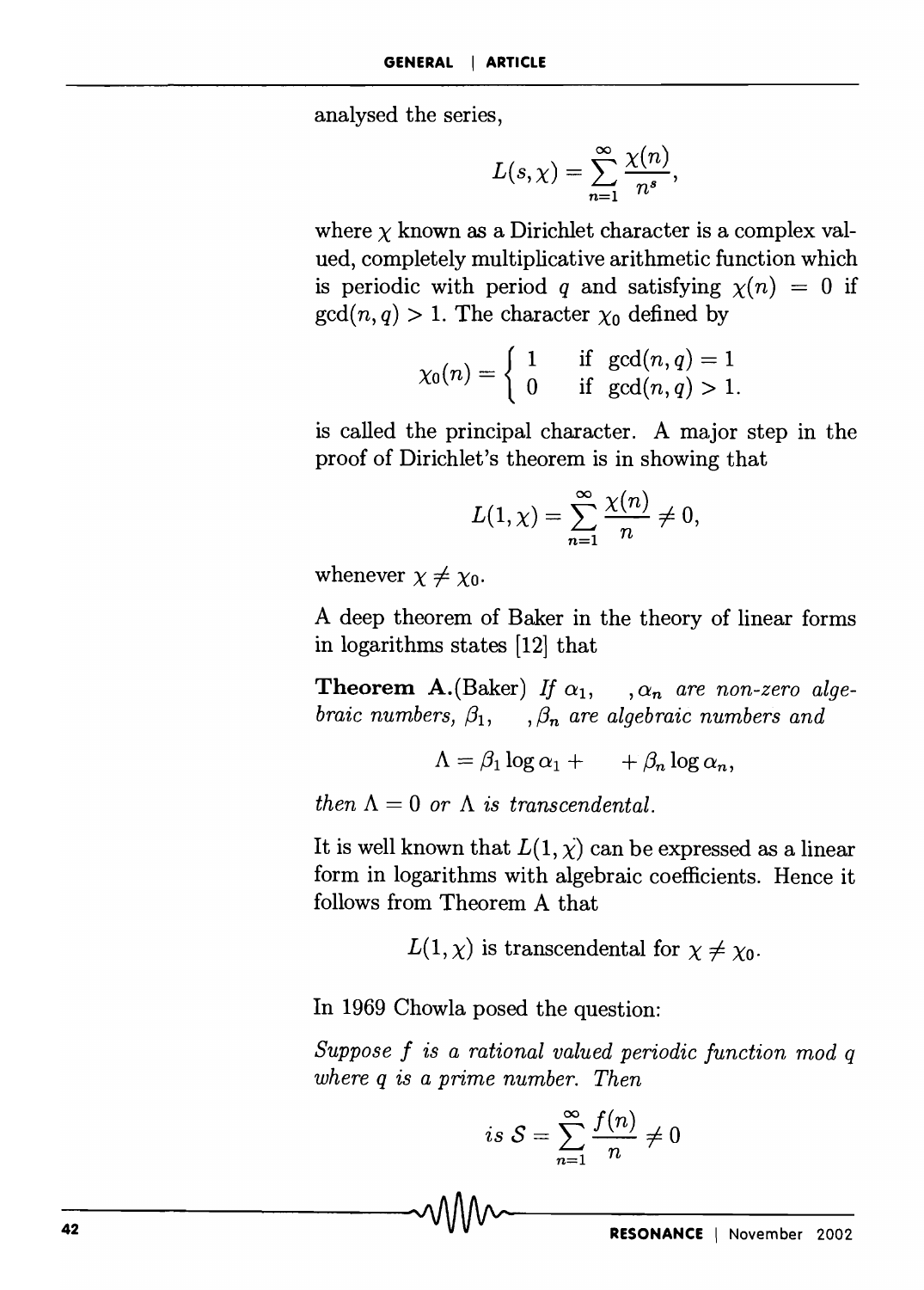In 1973, Baker, Birch and Wirsing [13] answered this question in the affirmative. Chowla himself gave a proof independently. We shall suppose that the series converges. As an analogue of the transcendence of  $L(1, \chi)$ it was observed in [15] that

S is transcendental.

For the above observation, it is clear from Theorem A that we need only to express  $S$  as a linear form in logarithms of algebraic numbers with algebraic coefficients. Let  $\xi = e^{2\pi i/q}$ . Then

$$
1+\xi + \qquad +\xi^{q-1} = \frac{1-\xi^q}{1-\xi} = 0.
$$

In fact, for any integer  $r$  we have

$$
\sum_{i=1}^{q} \xi^{ri} = \begin{cases} 0 & \text{if } r \not\equiv 0 \pmod{q} \\ q & \text{if } r \equiv 0 \pmod{q} .\end{cases}
$$
 (5)

This property will be used to show

$$
\sum_{i=1}^{\infty} \frac{f(n)}{n} = -\frac{1}{q} \sum_{s=1}^{q-1} \sum_{r=1}^{q} f(r) \xi^{-rs} \log(1 - \xi^s).
$$
 (6)

We follow the argument of Baker, Birch and Wirsing. We also refer to Lehmer [14] for another proof. See also [15]. A necessary and sufficient condition for *S* to converge is that

$$
\sum_{i=1}^{q} f(i) = 0.
$$
 (7)

We put

$$
g(s) = \frac{1}{q} \sum_{i=1}^q f(i) \xi^{-is}
$$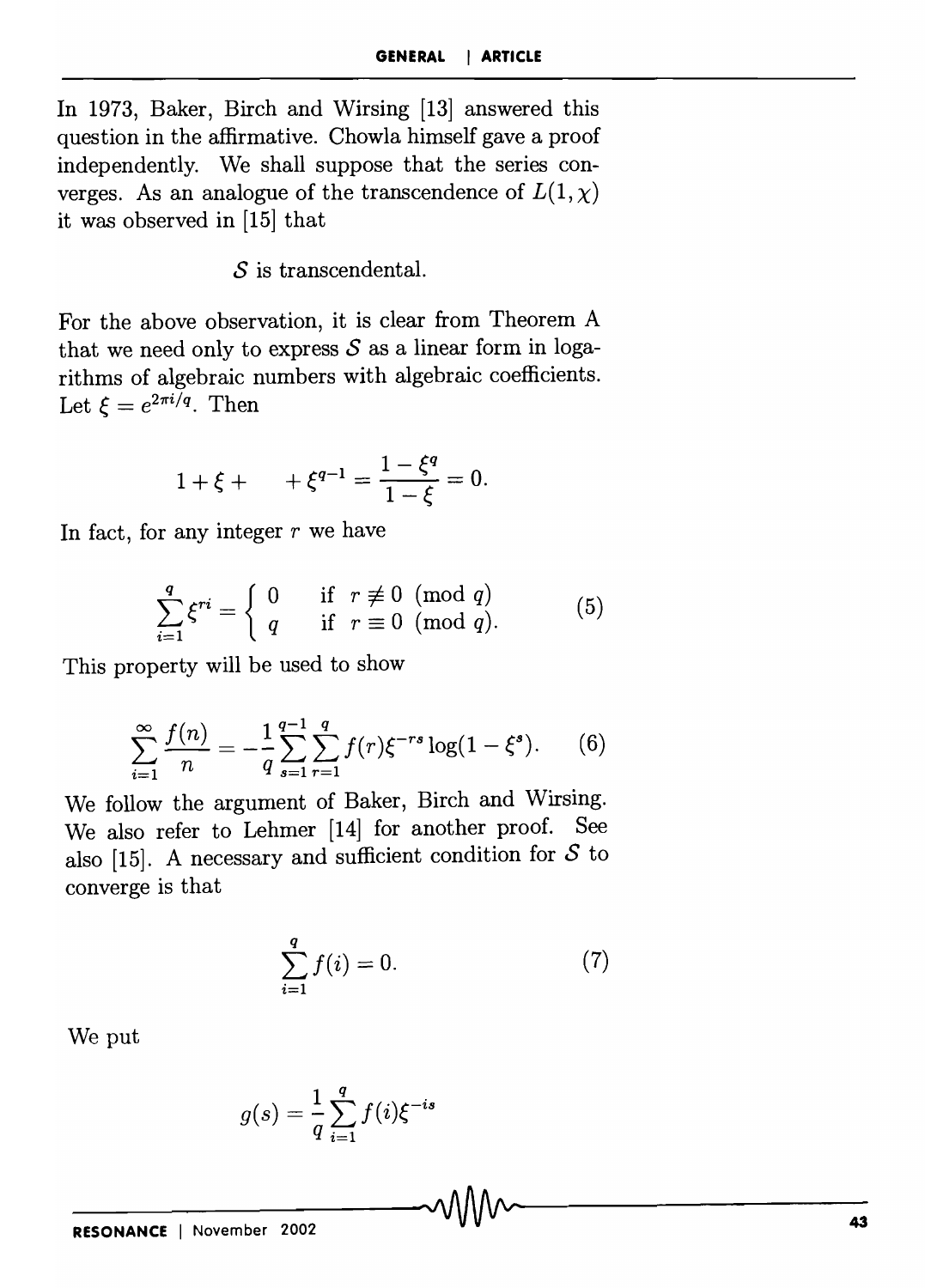We note that  $g(0) = 0$  by (7). Also, g is periodic mod *q.* 

Now,

$$
\sum_{s=1}^{q-1} g(s) \xi^{rs} = \sum_{s=1}^{q} g(s) \xi^{rs}
$$
  
= 
$$
\sum_{s=1}^{q} \frac{1}{q} \sum_{i=1}^{q} f(i) \xi^{(r-i)s}
$$
  
= 
$$
f(r)
$$

and by (5) the right hand side in (6) is

$$
-\sum_{s=1}^{q-1} g(s) \log(1-\xi^s) = \sum_{s=1}^{q-1} g(s) \sum_{h=1}^{\infty} \frac{\xi^{hs}}{h}
$$
  
= 
$$
\sum_{h=1}^{\infty} \frac{1}{h} \sum_{s=1}^{q-1} g(s) \xi^{hs}
$$
  
= 
$$
\sum_{h=1}^{\infty} \frac{f(h)}{h},
$$

by the equality established above. This completes the proof of (6). We hope that the reader will justify the rearranging of the terms in the infinite series occuring in the above proof.

Let us consider the series

$$
\sum_{n=0}^{\infty} \frac{1}{(3n+1)(3n+2)}.
$$

We have

$$
\sum_{n=0}^{\infty} \frac{1}{(3n+1)(3n+2)} = \frac{1}{1\cdot 2} + \frac{1}{4\cdot 5} + \qquad =
$$

$$
1 - \frac{1}{2} + \frac{1}{4} - \frac{1}{5} + \frac{1}{7} - \frac{1}{8} + \qquad \qquad
$$

The series can be written as  $\sum_{n=1}^{\infty} \frac{f(n)}{n}$ , where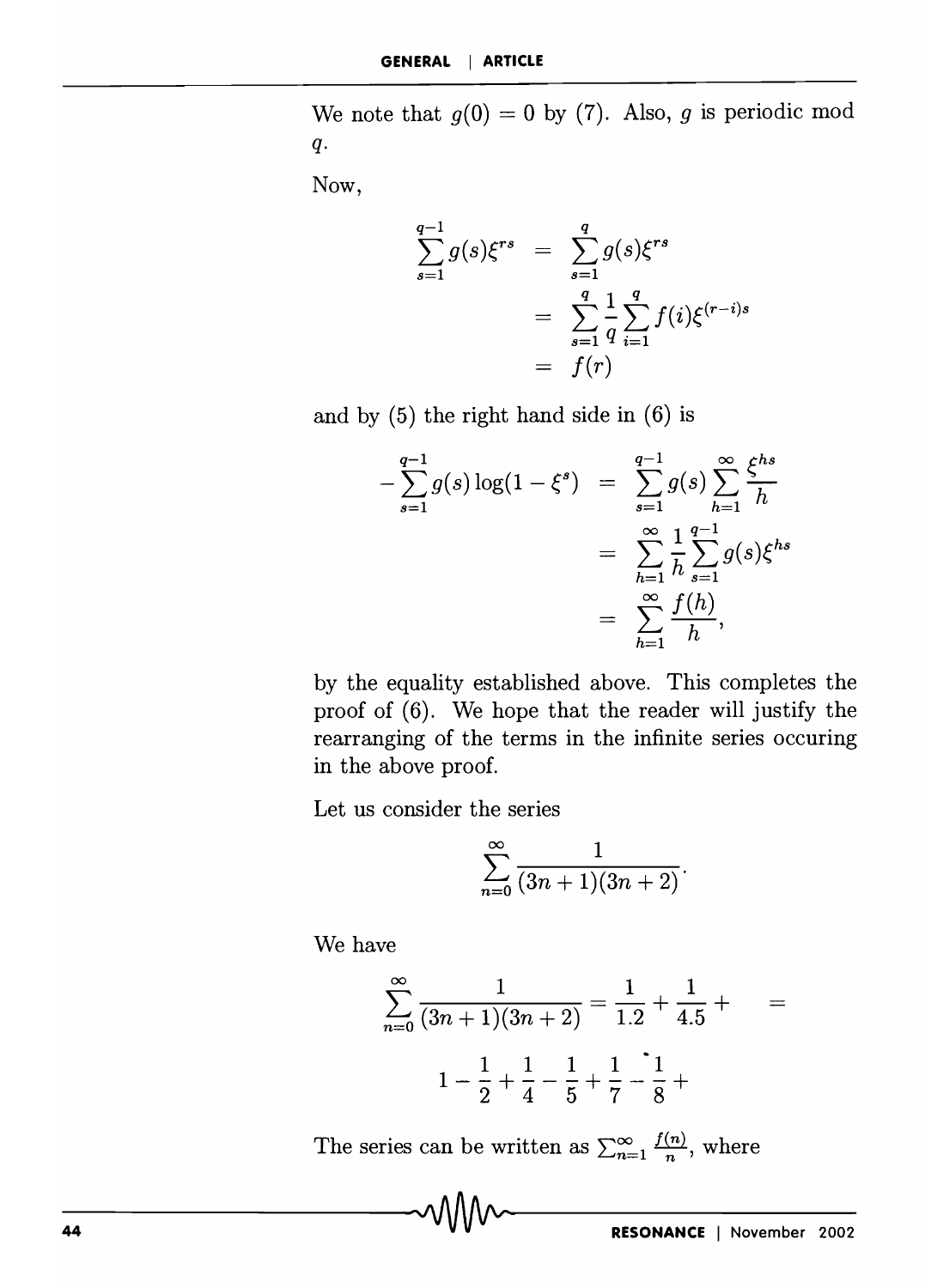$$
f(n) = \begin{cases} 1, & \text{if } n \equiv 1 \pmod{3} \\ -1, & \text{if } n \equiv -1 \pmod{3} \\ 0, & \text{if } n \equiv 0 \pmod{3}. \end{cases}
$$

Now  $\sum_{n=0}^{\infty} \frac{1}{(3n+1)(3n+2)}$  can never be zero, since it is a sum of positive terms. Hence this sum is transcendental. In fact, transcendence of many convergent series of the form  $\sum_{n=0}^{\infty} \frac{1}{(qn+r_1)\cdots(qn+r_n)}$  with distinct  $r_i$ 's satisfying  $0 < r_i \leq q$  for all  $i, 1 \leq i \leq \mu$ , can be obtained by similar arguments. We refer to [15] and [14] for many more examples.

Let us consider the Fibonacci sequence

$$
F_0 = 1, F_1 = 1, F_2 = 2, F_3 = 3, F_4 = 5,
$$

It can be seen that

$$
F_n = \frac{1}{\sqrt{5}} \{ (\frac{1}{2} + \frac{\sqrt{5}}{2})^n - (\frac{1}{2} - \frac{\sqrt{5}}{2})^n \}.
$$

By the method explained above it has been shown in  $[15]$  that

$$
\sum_{n=1}^{\infty} \frac{F_n}{n 2^n}
$$

is transcendental. On the other hand, it is well known that  $\sum_{n=1}^{\infty} \frac{F_n}{2^n} = 2$ . Several other series involving Fibonacci numbers were studied in literature by developing a method of Mahler which is different from the method used in the previous paragraph. For instance, it has been shown in [16] that

$$
\sum_{k=0}^{\infty} \frac{1}{F_{2^k+1}}
$$

is transcendental. We refer to [17] for a detailed study on the method of Mahler.